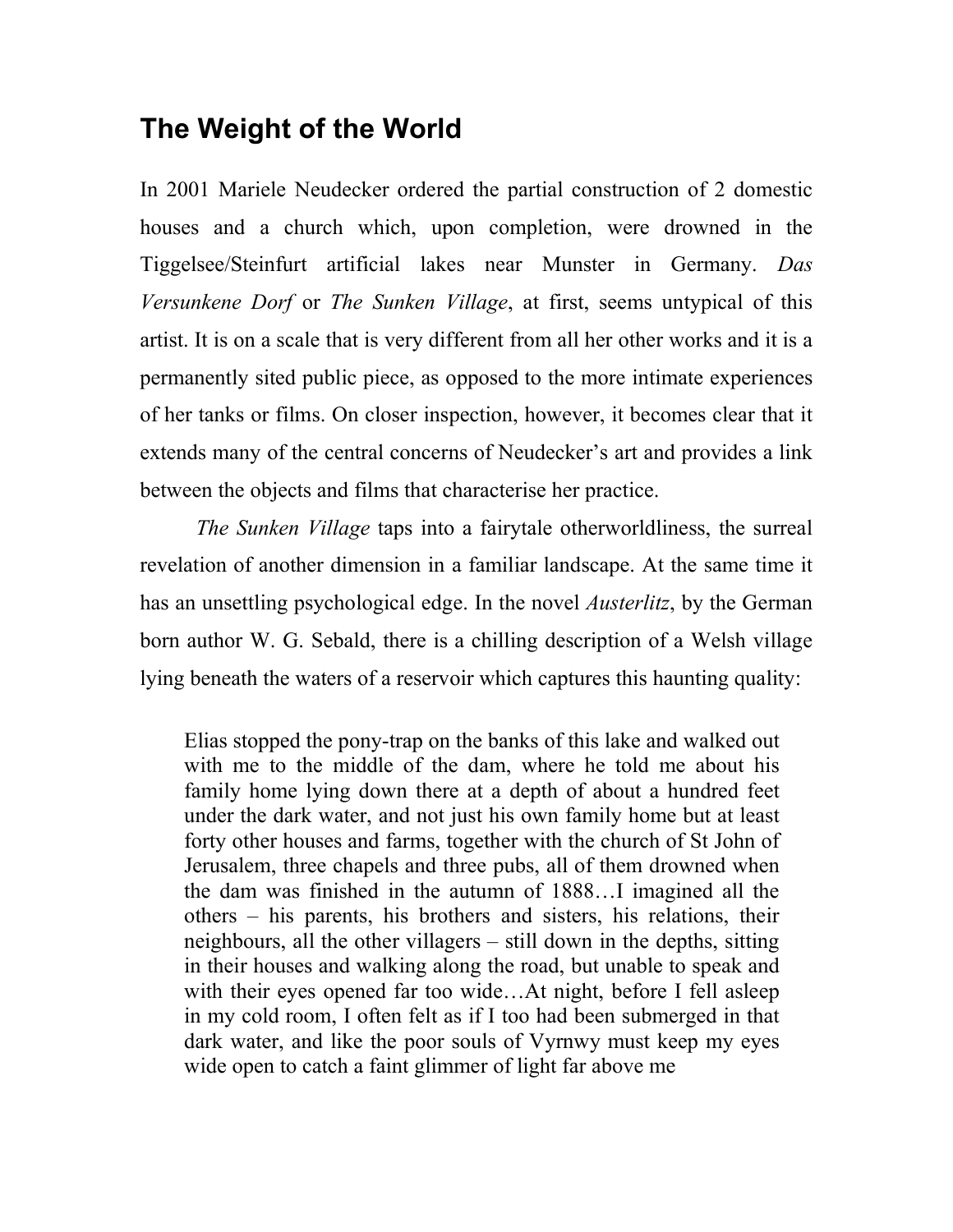For Sebald, the sunken village serves as a metaphor as the novel's main character struggles with long forgotten childhood memories that surface later in life to transform his cultural identity. On a wider level, it also describes the 'almost perfectly functioning mechanism of repression' that Sebald identifies in a post-war Germany that was 'blind to history' and to the traumatic destruction the country suffered at that time. Mariele Neudecker understands this interpretation of her country's history and has also spoken of the need to recuperate landscape traditions that were monopolised and perverted by the Third Reich. However, her works go further than any national agenda to explore ideas common to the entire western tradition of art. In one sense, for example, *The Sunken Village* is emblematic of all of her works in tanks, as it emphasises how all her tank landscape are 'sunken'. This is at once obvious and a forgotten fact. Our ability to suspend disbelief allows us to read the tank landscapes as virtual environments, related to painting, and weighed down by sky and clouds, not liquids. On another level, of course, we understand that the landscapes are immersed in tanks but like Sebald's characters we tend to submerge this information in our unconscious. Neudecker has made reference to this aspect of her work in earlier tanks such as *Much was Decided Before You were Born* (1997) where a brain-stem-like tree floats upside down before the viewer. In more recent pieces, though, the flooding of the world has become blatant and complicated in new ways. With *Who Has Turned Us Around Like This?* (2002) a tree again floats in thick fog, reminiscent of *Much Was Decided…*. This time, however, the tree can be viewed through the window of a room that fills the other half of the tank. That room is a recreation of Caspar David Friedrich's studio from the painting *View from the Artist's Atelier, Right Window* and Neudecker has flooded it with clear water. The allusion to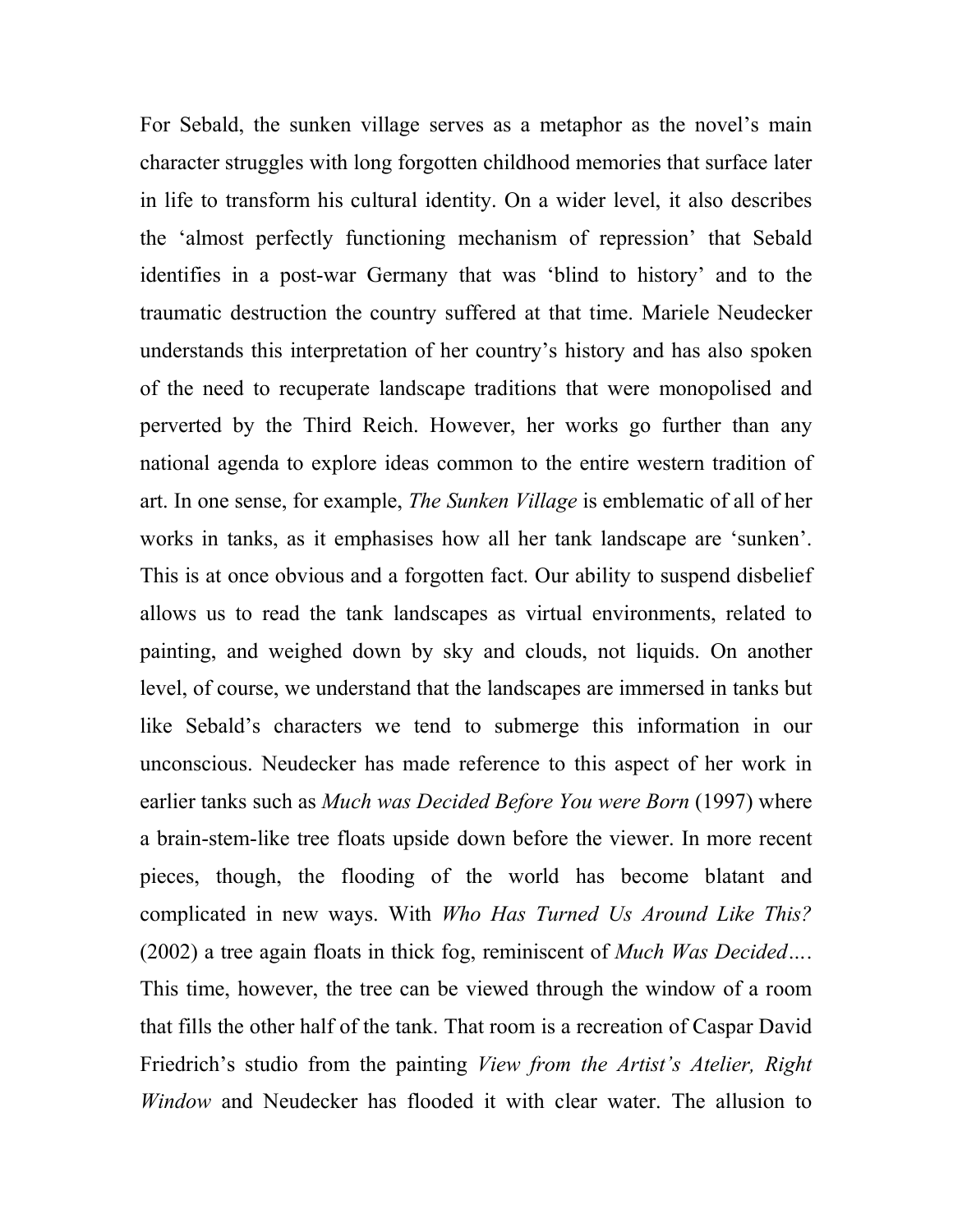Friedrich's painting reminds us just how images lie submerged in our memories, influencing what we see before us. The more general reference to romanticism in the piece broadens this point to suggest that various concepts of landscape are equally present in our unconscious, helping to frame all we view.

The viewing point itself plays a key role in *Who Has Turned Us Around Like This?* With the title suggesting a dizzying about turn, viewers find themselves circling the piece and attempting to locate the best vantage point while the glass bends and refracts the world inside the tank. Ultimately, we struggle with the impossibility of settling in this work, acknowledging that every good position denies us another vista. Such impossibilities permeate many of Neudecker's recent tank works, none more so perhaps than *Think of One Thing* (2002) in which the viewer is dwarfed by several of the tanks on soaring plinths. At times, no view of these tanks is possible except from across the gallery and, at that distance, it is impossible to grasp the detail of the models. Reversing this process in *Over and Over, Again and Again* (2004), Neudecker presents us with three tanks that are easily accessible, ranked in line to construct a foggy prospect though steep mountain gradients. Here we have full access to the detail of the models but, as we move around the work, the materials and means of construction constantly disturb our attempts to suspend disbelief and revel in the illusion. Again, we find ourselves on the move, searching for the right spot in which to achieve this affect and temporarily forget our surroundings.

Paralleling the constructions of these recent tanks, Neudecker has produced several film and video works which extend this interest in movement and viewpoint. In *Another Day* (2000), for instance, there are close parallels in the ways in which viewers realign themselves physically in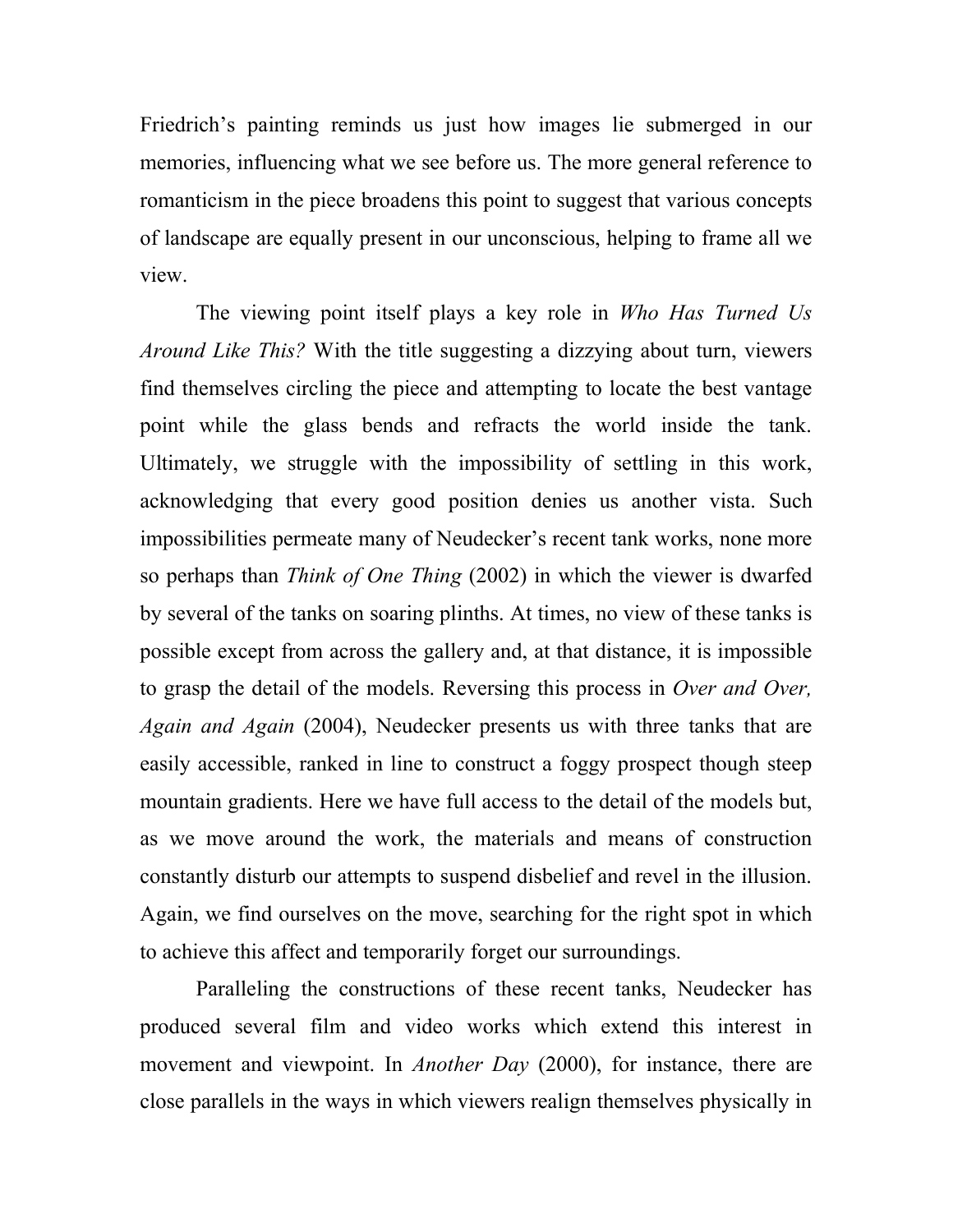the gallery to gain a purchase on the piece. Having filmed a simultaneous sunset and sunrise in the West Azores and South East Australia, Neudecker has presented the two pieces back to back on the same screen or on two screens at opposite ends of a gallery. In these installations when you are watching one image you lose the other, aware all the time of the loss and the physical impossibility of seeing both at once. There is an awareness too of the logistical difficulties in filming this phenomenon, despite its everyday nature. Neudecker's film teams needed precise sun calculations and sophisticated communications equipment to coordinate their efforts and document the event. All of this contrasts strangely with our knowledge of how easy it is to imagine the whole thing. In our minds we can hold all of this information, create complex images of the sunlight falling on a rotating earth and shift easily from one perspective to another.

The deliberately awkward choreography of the viewer in the gallery installation has another interesting function. Film and video are characterised by a ruthless linearity – a procession of images moves forwards in time and, with the growth of a film tradition, audiences have come to expect a narrative arc in a film's action. Certainly, the rise and fall of the sun provides a classic narrative arc but the installation of *Another Day* works against the temporal drive of the images. Neudecker's means of display is almost sculptural rather than cinematic, demanding a dynamic relationship between the viewer and the work.

There is a similar set of criteria in *The Land of the Dead* (2001) in which video footage, shot from an ascending hot air balloon, is projected on a screen just above the floor and on another horizontal screen suspended high above. Filming in Egypt above the tombs of the dead, the landscape is difficult to interpret, often more like an abstract painting scrolling across the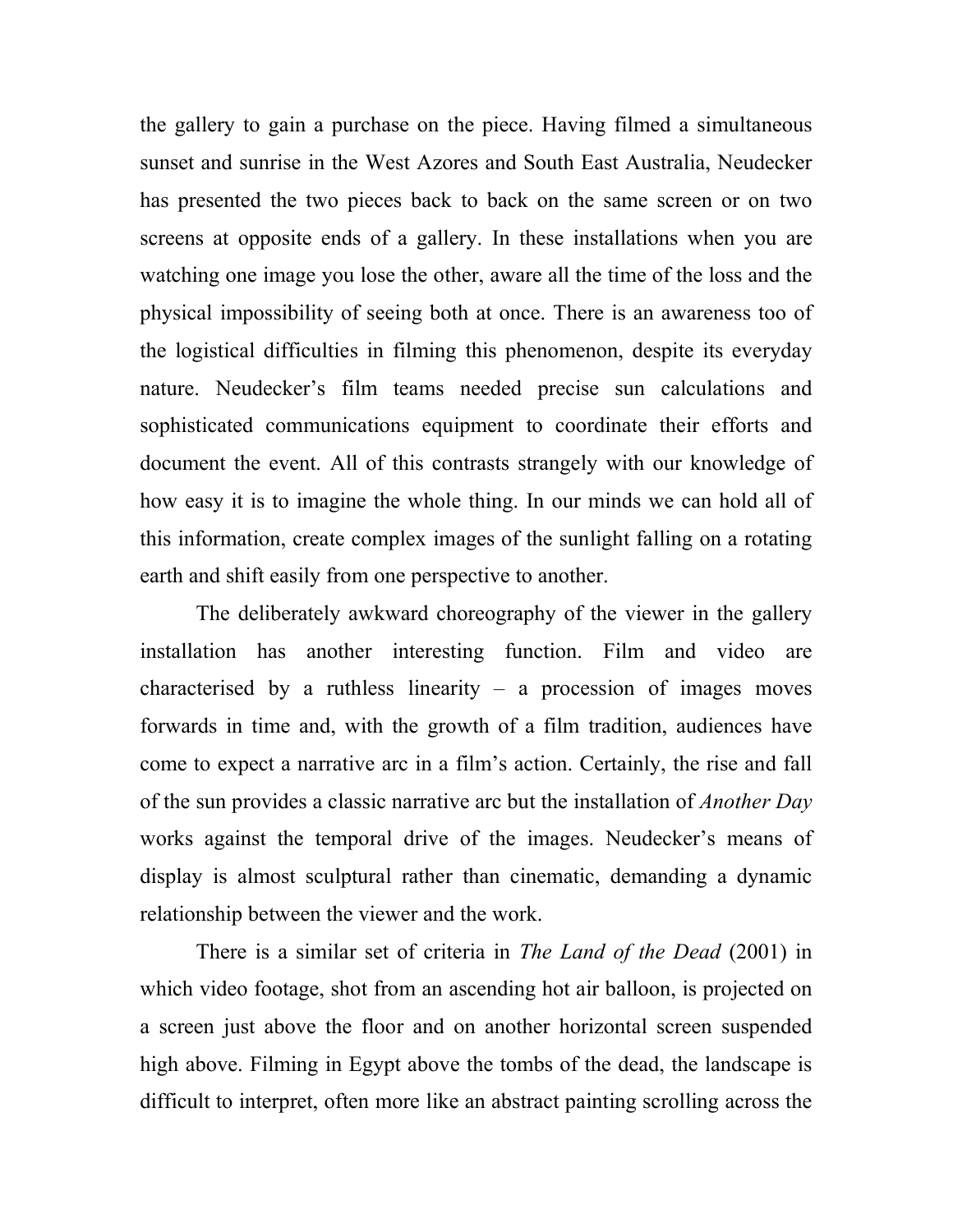screen than a discernible territory. The work's relationship with painting is important as we attempt to catch the image on both screens from the right viewing angle. Even as we look down on the landscape, we are aware that the screen has been removed from its now traditional position on the wall as a vertical hanging. Oddly, too, the installation of the work recalls modern paintings radical rethinking of the picture plane in the late 1950s. Describing Robert Rauschenberg's use of the vertical and horizontal, art critic Leo Steinberg says

The paintings he made towards the end of that decade included intrusive non-art attachments: a pillow suspended horizontally from the lower frame; a grounded ladder inserted between the painted panels which made up the picture; a chair standing against a wall but ingrown with the painting behind. Though they hung on the wall, the pictures kept referring back to the horizontals on which we walk and site, work and sleep…Perhaps Rauschenberg's profoundest symbolic gesture came in 1955 when he seized his own bed, smeared paint on its pillow and quilt coverlet, and uprighted it against the wall. There, in the vertical posture of "art", it continues to work in the imagination as the eternal companion of our other resource, our horizontality, the flat bedding in which we do our begetting, conceiving, and dreaming. The horizontality of the bed relates to "making" as the vertical of the Renaissance picture plane related to seeing.

While Rauschenberg's project is ultimately very different than Neudecker's there is common ground in this sense of the vertical and horizontal. Floating almost silently above the landscape, looking down on the land of the dead, the horizontal projection accentuates the funereal dimensions of this territory.

Just as *The Land of the Dead* plays with the conventions of the picture plane, it also evades many of the expectations associated with film, video